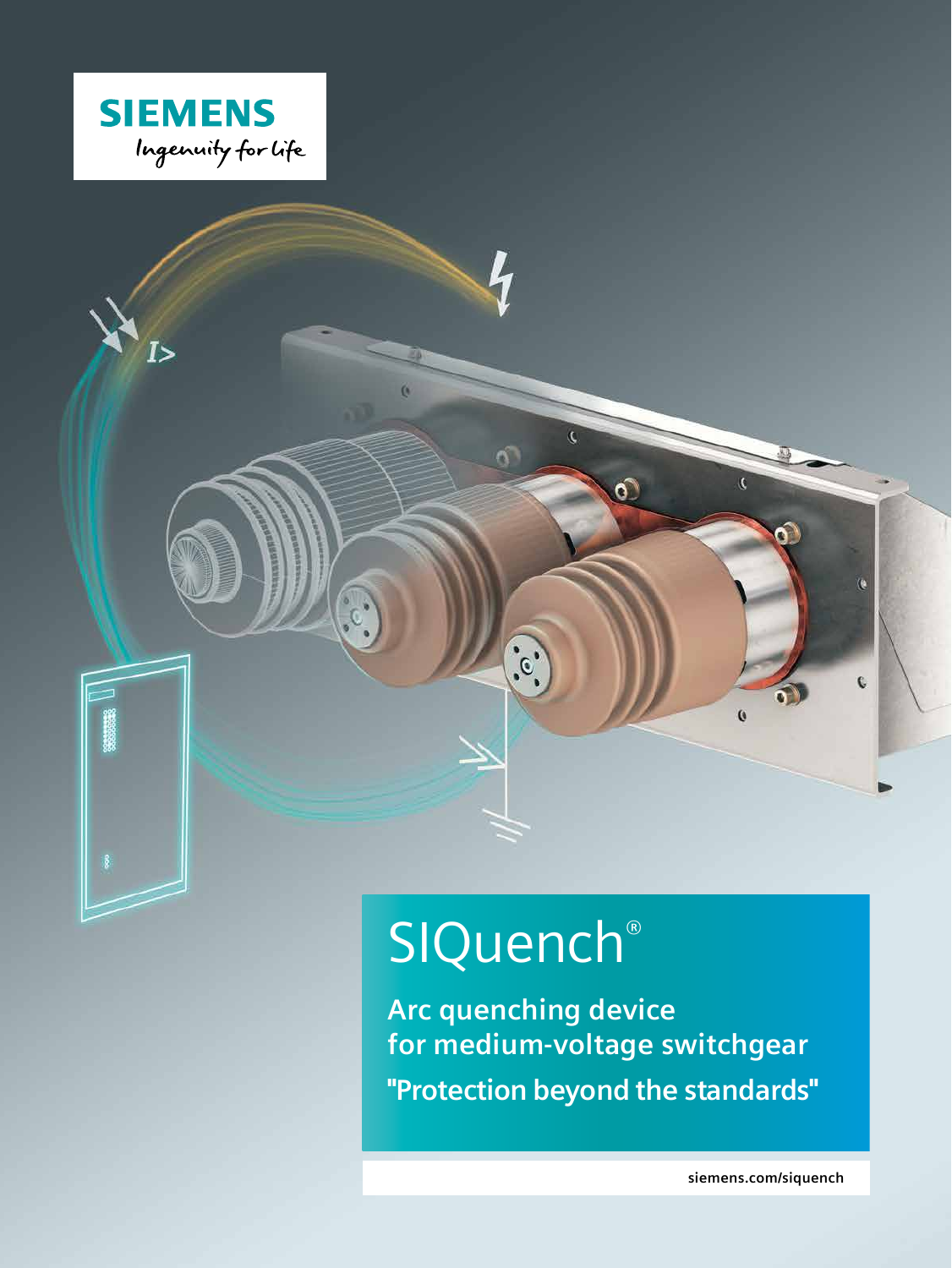# **SIQuench**

**The occurrence of an internal arc fault in a well-designed, type-tested, correctly installed and operated switchgear is improbable – but not impossible – mostly linked to human-related errors or environmental causes. The safety risk is only one aspect of arc faults. The damage to equipment causing power supply and process disturbance may lead to substantial costs, in the order of millions of euros per incident. In the case of occupational incidents, the total costs may be even higher due to medical and legal expenses. Said catastrophic effects could be mitigated through acting on the arc itself by limiting its duration.**



SIQuench is an active arc effect mitigating system by Siemens, **quenching the internal arc in sub-cycle times**. It dramatically reduces pressure and avoids thermal, contamination and toxicity effects which are damaging the equipment with its surroundings. In the event of an internal arc fault it **minimizes the duration of downtime for operations** resulting in drastically reduced economic losses.

Fig. 1 Powerbox with primary switching units

## **Benefits**

#### **Highly increased equipment and process availability is at the core!**

- Minimizes the damage within the switchgear due to reduced arc energy and pressure
- Possibility of restoring service rapidly, leading to minimized service outages

#### **Reduced OPEX through cost-efficient measures!**

- Minimized repair costs The faulty functional unit of the switchgear can be used again
- The surroundings are fully protected from contamination and toxicity effects also eliminating related cleaning costs
- Reusable Capable to switch 5 times without the need for replacement
- Maintenance-free for 20 years

#### **Reliability through consistency!**

- Continuous self-supervision of the system alarming on any faulty condition
- Capable to switch 30 times without load for testing/ commissioning purposes without the need for replacement
- Contains no explosive medium as energy storage for switching operations

#### **Safety excellence requires more than just following the compliance!**

- Being a state-of-the-art solution in the range of proactive safety measures available, it takes the switchgear to an another level going beyond the safety set by the standards
- Improves safety also for maintenance maneuvers
- Prevents the emission of toxic gases after an internal arc fault which have severe respiratory distress effects on human beings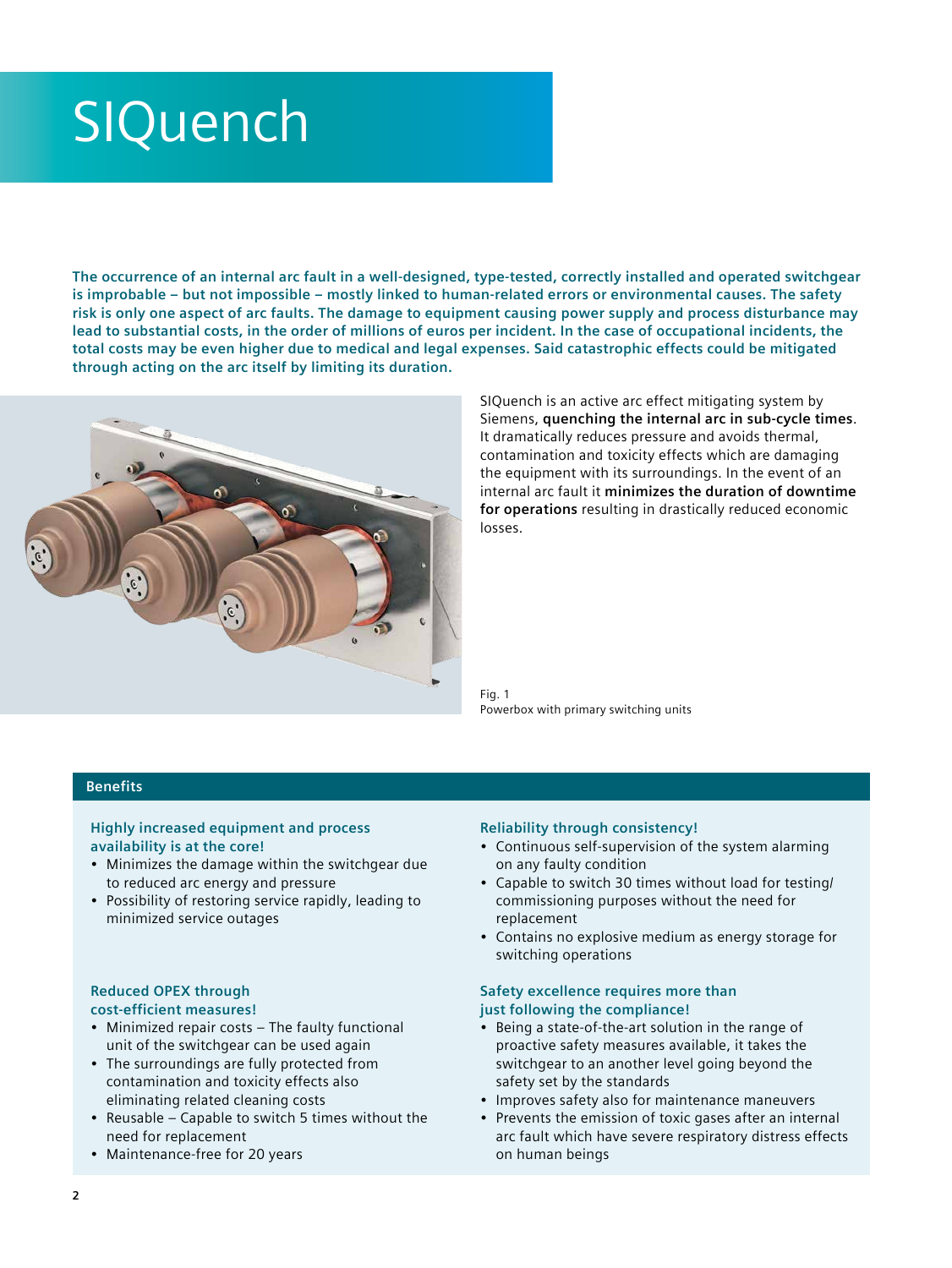# The value received  $=$ reliability + capability + functionality + availability + maintainability

The system works in conjunction with an arc protection relay to rapidly and **reliably** detect the ignition of an internal arc via continuous monitoring of light and overcurrent – the standard characteristics of an arc that make it detectable. Upon detection of an internal arc, the arc protection relay simultaneously sends a trip signal to the main circuit-breaker and a trigger signal to the controller of the SIQuench.

The enhanced arc effects mitigation **functionality** provided by SIQuench is achieved by consciously and rapidly closing the main current path of the switchgear to earth via dedicated phase-wise primary switching devices – creating a lower-impedance current path to the fault current – and transforming the open arc into a controlled 3-phase metallic short circuit. Continuous self-supervision maximizes the **reliability** of the system.

## **It is capable of extinguishing the arc fault in less than 5 ms\* – long before the pressure peak, and before the arc can cause any significant damage.**

Final clearance of the dead short circuit provided by the SIQuench is done by tripping the main circuit-breaker.

The damage to the switchgear is limited to an insignificant level and wholly avoided for the direct surroundings. This leads to an extreme reduction of repair costs along with absolute elimination of switchgear room and surroundings cleaning costs. The switchgear can be restored back to operation within **minimum maintenance time, meaning an incredible boost in system and process availability. The system needs no replacement after an arc fault.**

Oil is the insulating medium with a set of strengths perfectly matching the SIQuench application. Operated by a manually charged disc spring mechanism and a latch device actuated by an electromagnetic solenoid, the switching process is reversible.

SIQuench is reusable up to its permissible switching duties:

- Capable of switching 5 times at the full rated short-time withstand current (with peak withstand current)
- Capable of switching 30 times without load for testing / commissioning purposes

SIQuench is **maintenance-free for 20 years** and capable of serving for 30 years with maintenance at the end of the given maintenance-free period.



Fig. 2 Damage caused by incident arc energy



Fig. 3 Sample pressure curve in a compartment for an internal arc fault current of 80 kA (peak)/ 31.5 kA (rms)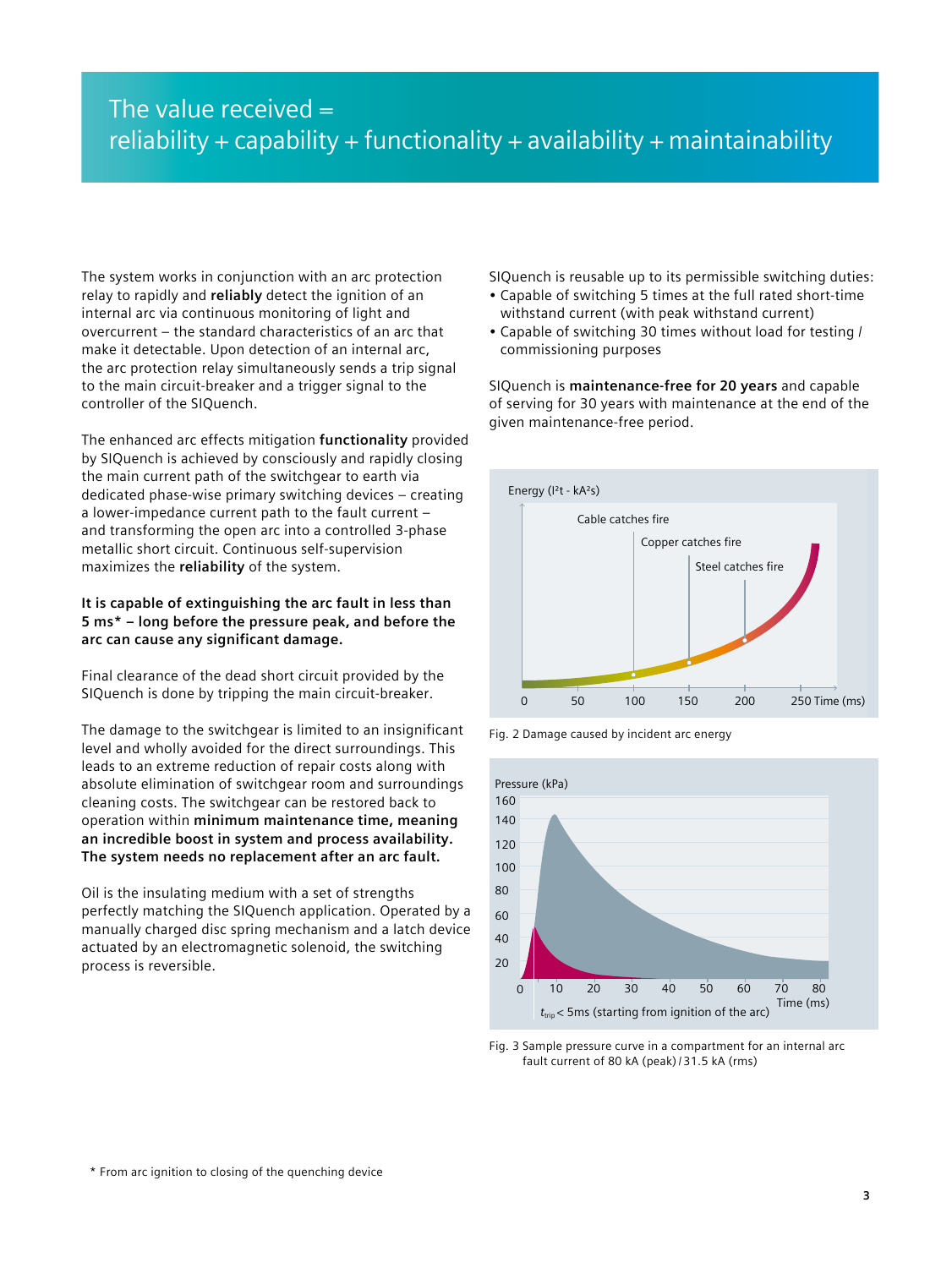



Fig. 4 Condition of a 12 kV NXAIR cable compartment after an internal arcing test with a fault current of 80 kA (peak)/ 31.5 kA (r.m.s.), with arc ignition inside the cable compartment

# lllustration of the system integration in an exemplary arc protection application (one incoming feeder with single protection zone)

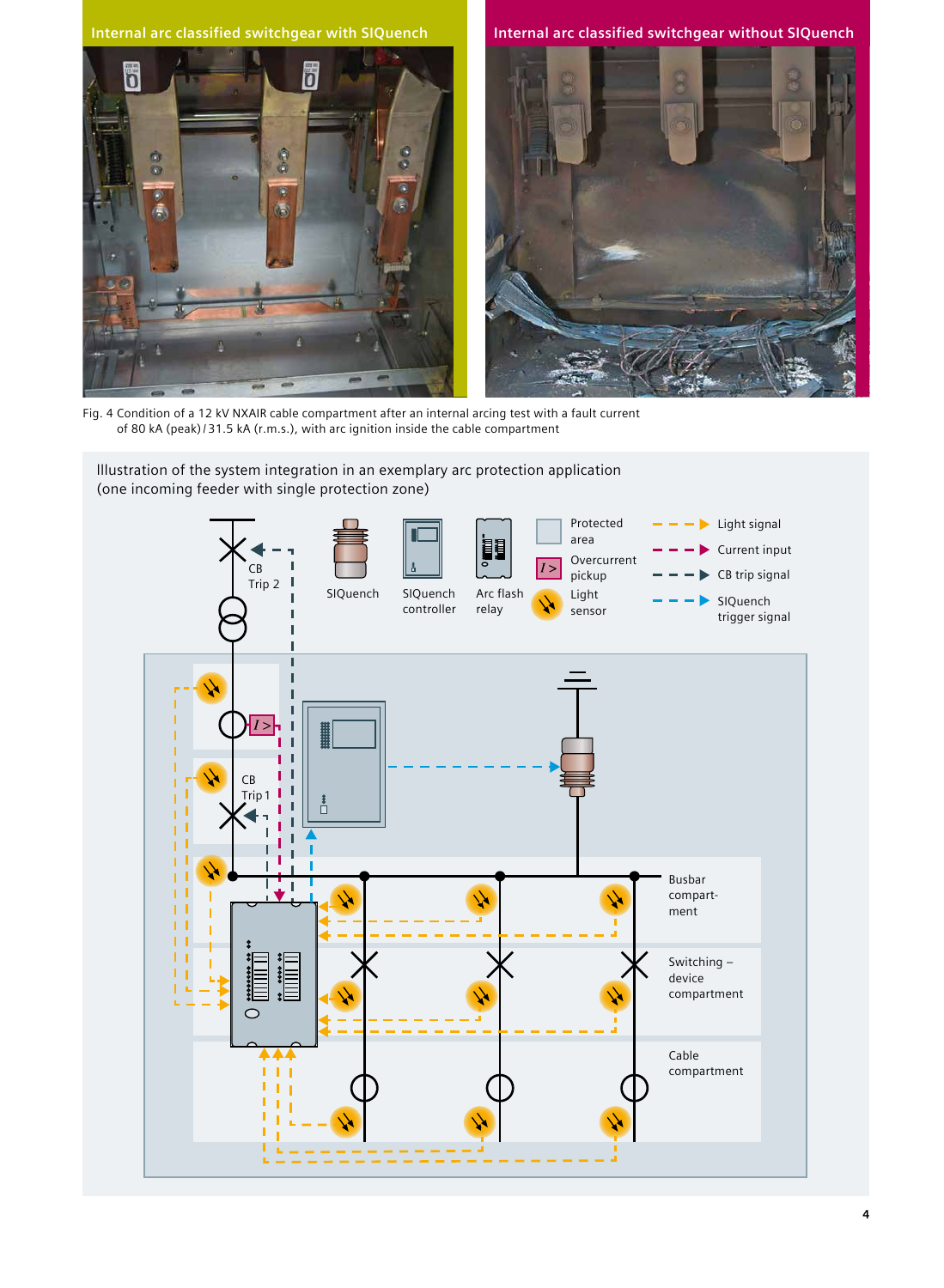**SIQuench is available as a complete solution integrated into type-tested, internal arc classified, medium-voltage switchgear type NXAIR, rated up to 17.5 kV, 50 kA, 4000 A.**

**There are two versions available for the point of installation:**

**In busbar compartment of NXAIR, fixed-mounted**

- Possible in 600 mm and 800 mm panel widths
- Can be integrated into any functional unit\*\*

\*\* Functional units having busbar components (e.g. VTs, busbar earthing switch, ventilation box...) are out of this scope

# **In switching-device compartment of NXAIR, withdrawable**

- Possible in 800 mm panel width
- Easy access to SIQuench without isolating the busbar